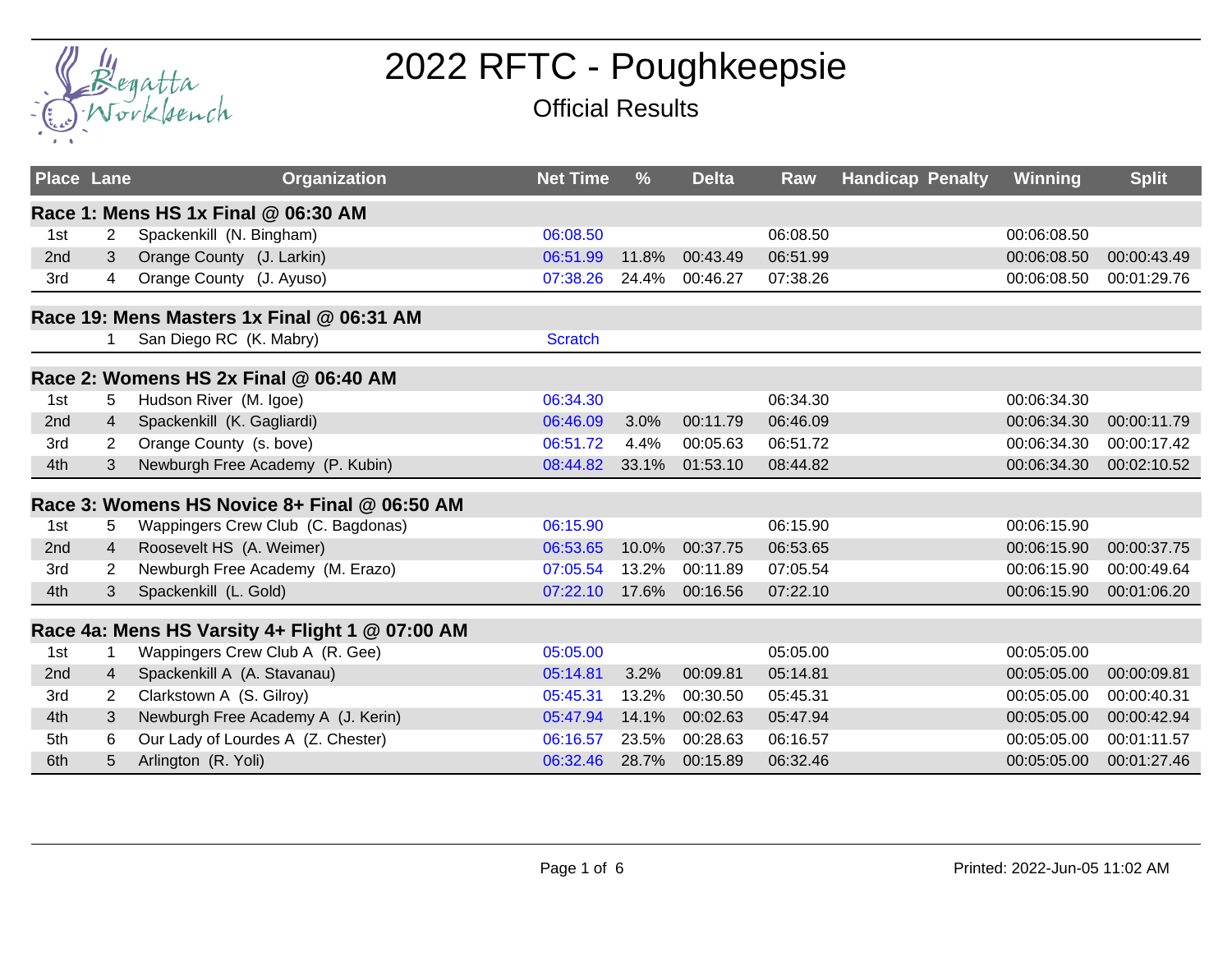| <b>Place Lane</b> |                | Organization                                                   | <b>Net Time</b> | $\frac{9}{6}$ | <b>Delta</b> | Raw      | <b>Handicap Penalty</b> | Winning     | <b>Split</b> |
|-------------------|----------------|----------------------------------------------------------------|-----------------|---------------|--------------|----------|-------------------------|-------------|--------------|
|                   |                | Race 4b: Mens HS Varsity 4+ Flight 2 @ 07:10 AM                |                 |               |              |          |                         |             |              |
| 1st               | 4              | CortlandtCommunityRowing (W. Henkin)                           | 05:11.80        |               |              | 05:11.80 |                         | 00:05:11.80 |              |
| 2nd               | 6              | Wappingers Crew Club B (P. Schmidt)                            | 05:26.94        | 4.9%          | 00:15.14     | 05:26.94 |                         | 00:05:11.80 | 00:00:15.14  |
| 3rd               | $\overline{2}$ | Clarkstown B (L. Rigney)                                       | 05:30.83        | 6.1%          | 00:03.89     | 05:30.83 |                         | 00:05:11.80 | 00:00:19.03  |
| 4th               | 5              | Our Lady of Lourdes B (M. Roy)                                 | 05:42.81        | 9.9%          | 00:11.98     | 05:42.81 |                         | 00:05:11.80 | 00:00:31.01  |
| 5th               |                | Newburgh Free Academy B (V. Garzone)                           | 07:45.61        | 49.3%         | 02:02.80     | 07:45.61 |                         | 00:05:11.80 | 00:02:33.81  |
|                   |                | Race 4c: Mens HS Varsity 4+ Flight 3 @ 07:20 AM                |                 |               |              |          |                         |             |              |
| 1st               | 4              | Rhinebeck (R. Ramsey)                                          | 05:46.80        |               |              | 05:46.80 |                         | 00:05:46.80 |              |
| 2nd               | 3              | Roosevelt HS (A. Butler)                                       | 05:54.21        | 2.1%          | 00:07.41     | 05:54.21 |                         | 00:05:46.80 | 00:00:07.41  |
| 3rd               | $\mathbf{1}$   | Orange County (J. Larkin)                                      | 05:58.61        | 3.4%          | 00:04.40     | 05:58.61 |                         | 00:05:46.80 | 00:00:11.81  |
| 4th               | $\overline{2}$ | Spackenkill C (R. Lane)                                        | 06:00.82        | 4.0%          | 00:02.21     | 06:00.82 |                         | 00:05:46.80 | 00:00:14.02  |
| 5th               | 6              | Newburgh Free Academy C (M. Mansilla)                          | 06:29.46        | 12.3%         | 00:28.64     | 06:29.46 |                         | 00:05:46.80 | 00:00:42.66  |
| 6th               | 5              | Wappingers Crew Club C (J. Schulte)                            | 06:33.26        | 13.4%         | 00:03.80     | 06:33.26 |                         | 00:05:46.80 | 00:00:46.46  |
|                   |                | Race 5: Womens HS Varsity 8+ Final @ 07:30 AM                  |                 |               |              |          |                         |             |              |
| 1st               | 3              | Wappingers Crew Club (O. Nguyen)                               | 05:17.10        |               |              | 05:17.10 |                         | 00:05:17.10 |              |
| 2nd               | $\overline{4}$ | Spackenkill (K. Gagliardi)                                     | 05:20.40        | 1.0%          | 00:03.30     | 05:20.40 |                         | 00:05:17.10 | 00:00:03.30  |
| 3rd               | $\mathbf 1$    | Rhinebeck (s. jenkins)                                         | 05:27.56        | 3.3%          | 00:07.16     | 05:27.56 |                         | 00:05:17.10 | 00:00:10.46  |
| 4th               | 5              | Arlington (J. Pescatore)                                       | 05:31.24        | 4.5%          | 00:03.68     | 05:31.24 |                         | 00:05:17.10 | 00:00:14.14  |
| 5th               | 6              | CortlandtCommunityRowing (B. Kristoferson)                     | 05:43.38        | 8.3%          | 00:12.14     | 05:43.38 |                         | 00:05:17.10 | 00:00:26.28  |
| 6th               | 2              | Clarkstown (A. Somma)                                          | 05:52.25        | 11.1%         | 00:08.87     | 05:52.25 |                         | 00:05:17.10 | 00:00:35.15  |
| 7th               | $\overline{7}$ | Roosevelt HS (E. Babcock)                                      | 06:02.32        | 14.3%         | 00:10.07     | 06:02.32 |                         | 00:05:17.10 | 00:00:45.22  |
|                   |                | Race 6a: Womens Masters 4+ Flight 1 @ 07:40 AM                 |                 |               |              |          |                         |             |              |
| 1st               |                | Arlington (S. Wendling)                                        | 05:54.90        |               |              | 05:54.90 |                         | 00:05:54.90 |              |
| 2nd               | $\overline{2}$ | Our Lady of Lourdes/Sacred Heart U [Composite] (E.<br>Luttman) | 06:09.09        | 4.0%          | 00:14.19     | 06:09.09 |                         | 00:05:54.90 | 00:00:14.19  |
| 3rd               | 4              | CortlandtCommunityRowing A (M. Creighton)                      | 06:20.98        | 7.3%          | 00:11.89     | 06:20.98 |                         | 00:05:54.90 | 00:00:26.08  |
| 4th               | 3              | Hudson River A (K. Enderley)                                   | 06:38.79        | 12.4%         | 00:17.81     | 06:38.79 |                         | 00:05:54.90 | 00:00:43.89  |
| 5th               | 5              | CortlandtCommunityRowing A (L. Daly)                           | 07:23.04        | 24.8%         | 00:44.25     | 07:23.04 |                         | 00:05:54.90 | 00:01:28.14  |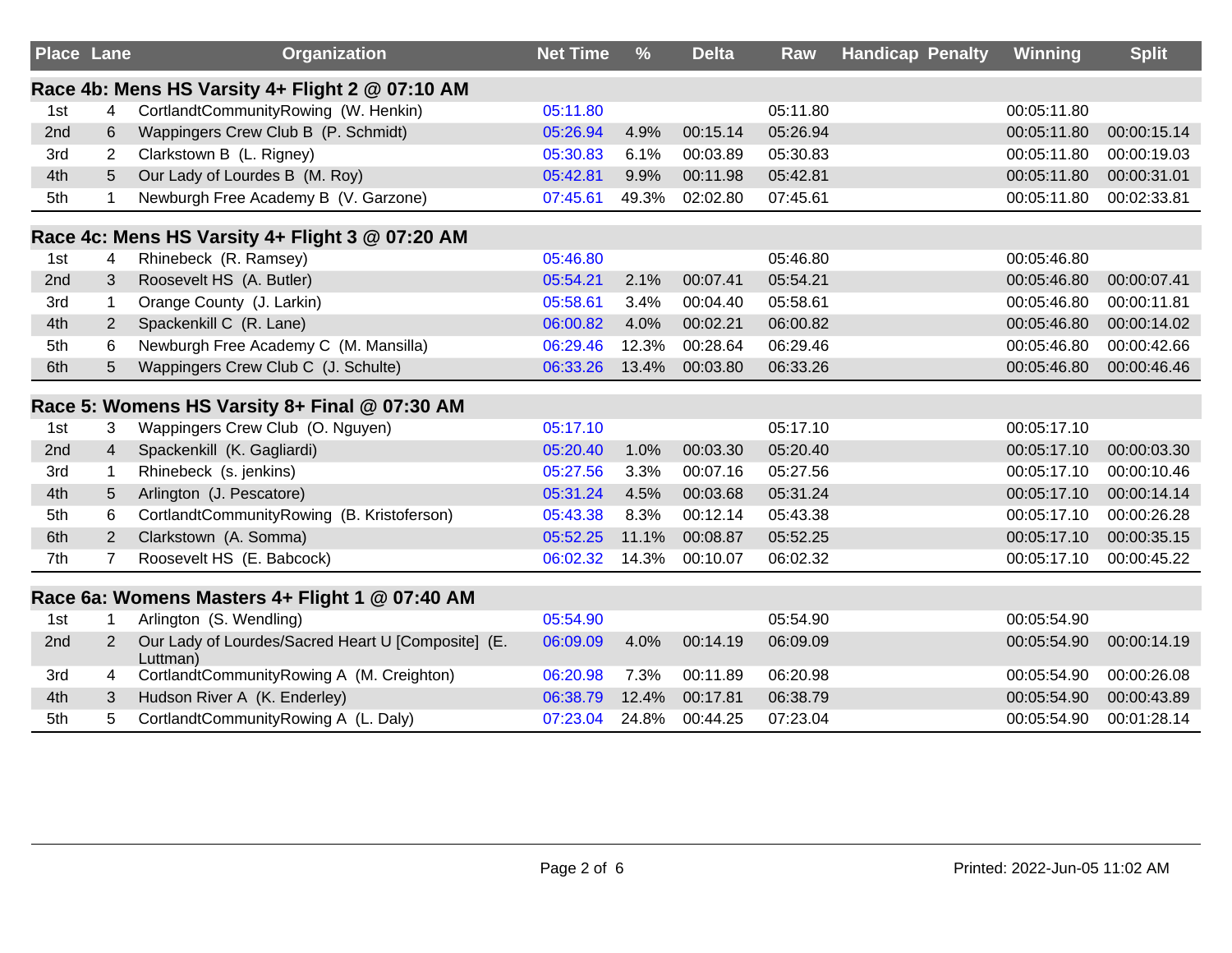| <b>Place Lane</b> |                | <b>Organization</b>                            | <b>Net Time</b> | $\frac{9}{6}$ | <b>Delta</b> | Raw      | <b>Handicap Penalty</b> | Winning     | <b>Split</b> |
|-------------------|----------------|------------------------------------------------|-----------------|---------------|--------------|----------|-------------------------|-------------|--------------|
|                   |                | Race 6b: Womens Masters 4+ Flight 2 @ 07:50 AM |                 |               |              |          |                         |             |              |
|                   | 1              | Hudson River B (V. Hommes)                     | 00:00.00        |               |              |          |                         |             |              |
|                   | $\overline{2}$ | Saugatuck (L. Blake-Hyatt)                     | 00:00.00        |               |              |          |                         |             | 00:00:16.99  |
|                   | 3              | Hudson River C (A. Brown)                      | 00:00.00        |               |              |          |                         |             | 00:00:14.48  |
|                   | 4              | Saugatuck (L. Blake-Hyatt)                     | 00:00.00        |               |              |          |                         |             | 00:01:44.50  |
|                   | 5              | CortlandtCommunityRowing B (A. Dimock)         | 00:00.00        |               |              |          |                         |             | 00:01:28.85  |
|                   |                | Race 7: Mens Masters 4+ Final @ 08:00 AM       |                 |               |              |          |                         |             |              |
| 1st               |                | CortlandtCommunityRowing (M. Levy)             | 05:04.14        |               |              | 05:04.14 |                         | 00:04:56.80 | 00:00:07.34  |
| 2nd               | 3              | Hudson River A (M. Martin)                     | 05:22.40        | 6.0%          | 00:18.26     | 05:22.40 |                         | 00:04:56.80 | 00:00:25.60  |
| 3rd               | 4              | Mid Hudson RA (K. Hansen)                      | 05:38.83        | 11.4%         | 00:16.43     | 05:38.83 |                         | 00:04:56.80 | 00:00:42.03  |
|                   | 2              | Hudson River B (P. Sutton)                     | <b>Scratch</b>  |               |              |          |                         |             |              |
|                   |                | Race 18: Mens Open 4+ Final @ 08:01 AM         |                 |               |              |          |                         |             |              |
| 1st               | 5.             | Hudson River (D. Sweeney)                      | 04:56.80        |               |              | 04:56.80 |                         | 00:04:56.80 |              |
|                   |                | Race 8: Womens HS 1x Final @ 08:10 AM          |                 |               |              |          |                         |             |              |
| 1st               | 3              | Spackenkill (A. Johnson)                       | 07:01.40        |               |              | 07:01.40 |                         | 00:07:01.40 |              |
| 2nd               | 4              | Orange County (s. bove)                        | 07:23.19        | 5.2%          | 00:21.79     | 07:23.19 |                         | 00:07:01.40 | 00:00:21.79  |
|                   |                | Race 9: Mens HS 2x Final @ 08:20 AM            |                 |               |              |          |                         |             |              |
| 1st               | 3              | Clarkstown (A. Scerbo)                         | 05:44.90        |               |              | 05:44.90 |                         | 00:05:44.90 |              |
| 2nd               | 2              | Orange County (J. Ayuso)                       | 05:53.48        | 2.5%          | 00:08.58     | 05:53.48 |                         | 00:05:44.90 | 00:00:08.58  |
| 3rd               | 6              | CortlandtCommunityRowing A (J. Calvert)        | 05:54.57        | 2.8%          | 00:01.09     | 05:54.57 |                         | 00:05:44.90 | 00:00:09.67  |
| 4th               | 4              | Roosevelt HS B (J. Andros)                     | 06:06.45        | 6.2%          | 00:11.88     | 06:06.45 |                         | 00:05:44.90 | 00:00:21.55  |
| 5th               | 5              | CortlandtCommunityRowing A (B. Mulligan)       | 06:16.92        | 9.3%          | 00:10.47     | 06:16.92 |                         | 00:05:44.90 | 00:00:32.02  |
| 6th               |                | Newburgh Free Academy (G. Fairbanks)           | 06:23.06        | 11.1%         | 00:06.14     | 06:23.06 |                         | 00:05:44.90 | 00:00:38.16  |
|                   |                | Roosevelt HS A (A. Butler)                     | <b>Scratch</b>  |               |              |          |                         |             |              |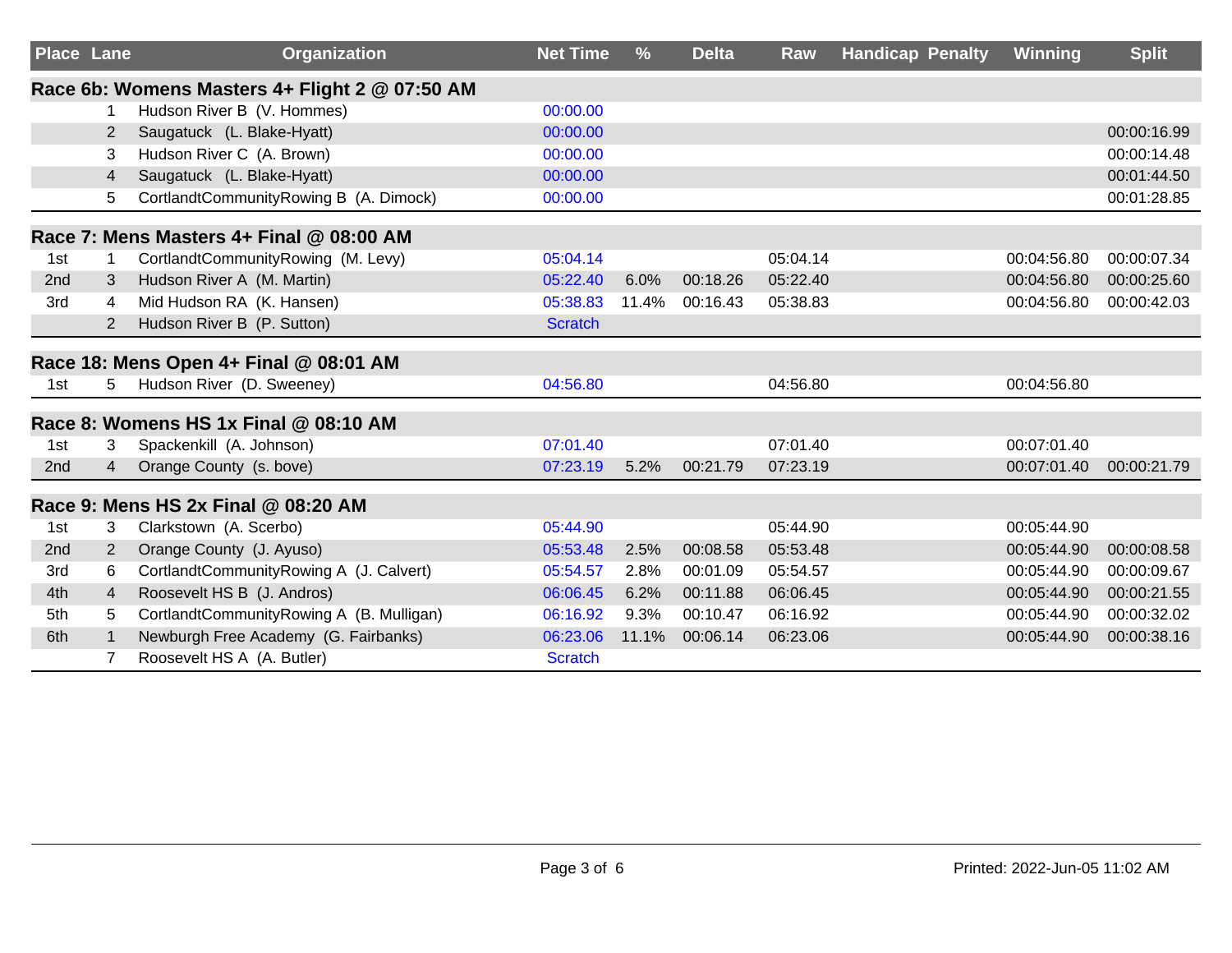| <b>Place Lane</b> |                | <b>Organization</b>                                | <b>Net Time</b> | $\frac{9}{6}$ | <b>Delta</b> | Raw      | <b>Handicap Penalty</b> | <b>Winning</b> | <b>Split</b> |
|-------------------|----------------|----------------------------------------------------|-----------------|---------------|--------------|----------|-------------------------|----------------|--------------|
|                   |                | Race 10: Mens HS Novice 8+ Final @ 08:30 AM        |                 |               |              |          |                         |                |              |
| 1st               | $\overline{2}$ | CortlandtCommunityRowing (B. Piccolo Hill)         | 05:22.20        |               |              | 05:22.20 |                         | 00:05:22.20    |              |
| 2nd               | $\mathbf{1}$   | Wappingers Crew Club (I. Muller)                   | 05:26.53        | 1.3%          | 00:04.33     | 05:26.53 |                         | 00:05:22.20    | 00:00:04.33  |
| 3rd               | 4              | Roosevelt HS (M. Hurley)                           | 05:42.57        | 6.3%          | 00:16.04     | 05:42.57 |                         | 00:05:22.20    | 00:00:20.37  |
| 4th               | 3              | Clarkstown (A. Soreco)                             | 06:00.37        | 11.8%         | 00:17.80     | 06:00.37 |                         | 00:05:22.20    | 00:00:38.17  |
| 5th               | 5              | Spackenkill (B. Krakowski)                         | 06:16.30        | 16.8%         | 00:15.93     | 06:16.30 |                         | 00:05:22.20    | 00:00:54.10  |
|                   |                | Race 11: Mens HS Varsity 8+ Final @ 08:40 AM       |                 |               |              |          |                         |                |              |
| 1st               | 4              | Wappingers Crew Club A (R. Camacho)                | 04:53.30        |               |              | 04:53.30 |                         | 00:04:53.30    |              |
| 2nd               | $\overline{2}$ | Roosevelt HS (A. Butler)                           | 05:10.13        | 5.7%          | 00:16.83     | 05:10.13 |                         | 00:04:53.30    | 00:00:16.83  |
| 3rd               | 5              | Clarkstown (T. Ty)                                 | 05:13.94        | 7.0%          | 00:03.81     | 05:13.94 |                         | 00:04:53.30    | 00:00:20.64  |
| 4th               | 6              | Wappingers Crew Club B (J. Schulte)                | 05:27.38        | 11.6%         | 00:13.44     | 05:27.38 |                         | 00:04:53.30    | 00:00:34.08  |
| 5th               |                | Rhinebeck (S. Fleming)                             | 05:36.52        | 14.7%         | 00:09.14     | 05:36.52 |                         | 00:04:53.30    | 00:00:43.22  |
| 6th               | 3              | Arlington (M. Torres)                              | 07:21.78        | 50.6%         | 01:45.26     | 07:21.78 |                         | 00:04:53.30    | 00:02:28.48  |
|                   |                | Race 12a: Womens HS Varsity 4+ Flight 1 @ 08:50 AM |                 |               |              |          |                         |                |              |
| 1st               | 6              | CortlandtCommunityRowing (B. Kristoferson)         | 05:52.10        |               |              | 05:52.10 |                         | 00:05:52.10    |              |
| 2 <sub>nd</sub>   | 5              | Hudson River (J. Pescatore)                        | 06:01.26        | 2.6%          | 00:09.16     | 06:01.26 |                         | 00:05:52.10    | 00:00:09.16  |
| 3rd               | 2              | Our Lady of Lourdes A (E. Luttman)                 | 06:09.89        | 5.1%          | 00:08.63     | 06:09.89 |                         | 00:05:52.10    | 00:00:17.79  |
| 4th               | 3              | Roosevelt HS A (J. Anderson)                       | 06:34.03        | 11.9%         | 00:24.14     | 06:34.03 |                         | 00:05:52.10    | 00:00:41.93  |
| 5th               |                | Newburgh Free Academy A (J. Cullen)                | 06:48.59        | 16.0%         | 00:14.56     | 06:48.59 |                         | 00:05:52.10    | 00:00:56.49  |
| 6th               | $\overline{4}$ | Spackenkill (L. Stavanau)                          | 06:57.73        | 18.6%         | 00:09.14     | 06:57.73 |                         | 00:05:52.10    | 00:01:05.63  |
|                   |                | Race 12b: Womens HS Varsity 4+ Flight 2 @ 09:00 AM |                 |               |              |          |                         |                |              |
| 1st               | 6              | Rhinebeck (L. Lieberman)                           | 05:08.30        |               |              | 05:08.30 |                         | 00:05:08.30    |              |
| 2nd               | 2              | Roosevelt HS B (E. Rydell)                         | 05:08.75        | 0.1%          | 00:00.45     | 05:08.75 |                         | 00:05:08.30    | 00:00:00.45  |
| 3rd               | 1              | Our Lady of Lourdes B (B. Kane)                    | 05:38.65        | 9.8%          | 00:29.90     | 05:38.65 |                         | 00:05:08.30    | 00:00:30.35  |
| 4th               | 3              | Newburgh Free Academy B (S. Hope)                  | 05:52.00        | 14.2%         | 00:13.35     | 05:52.00 |                         | 00:05:08.30    | 00:00:43.70  |
| 5th               | 5              | Clarkstown (m. negron)                             | 06:21.21        | 23.6%         | 00:29.21     | 06:21.21 |                         | 00:05:08.30    | 00:01:12.91  |
|                   | 4              | Wappingers Crew Club (E. Bergstraser)              | <b>Scratch</b>  |               |              |          |                         |                |              |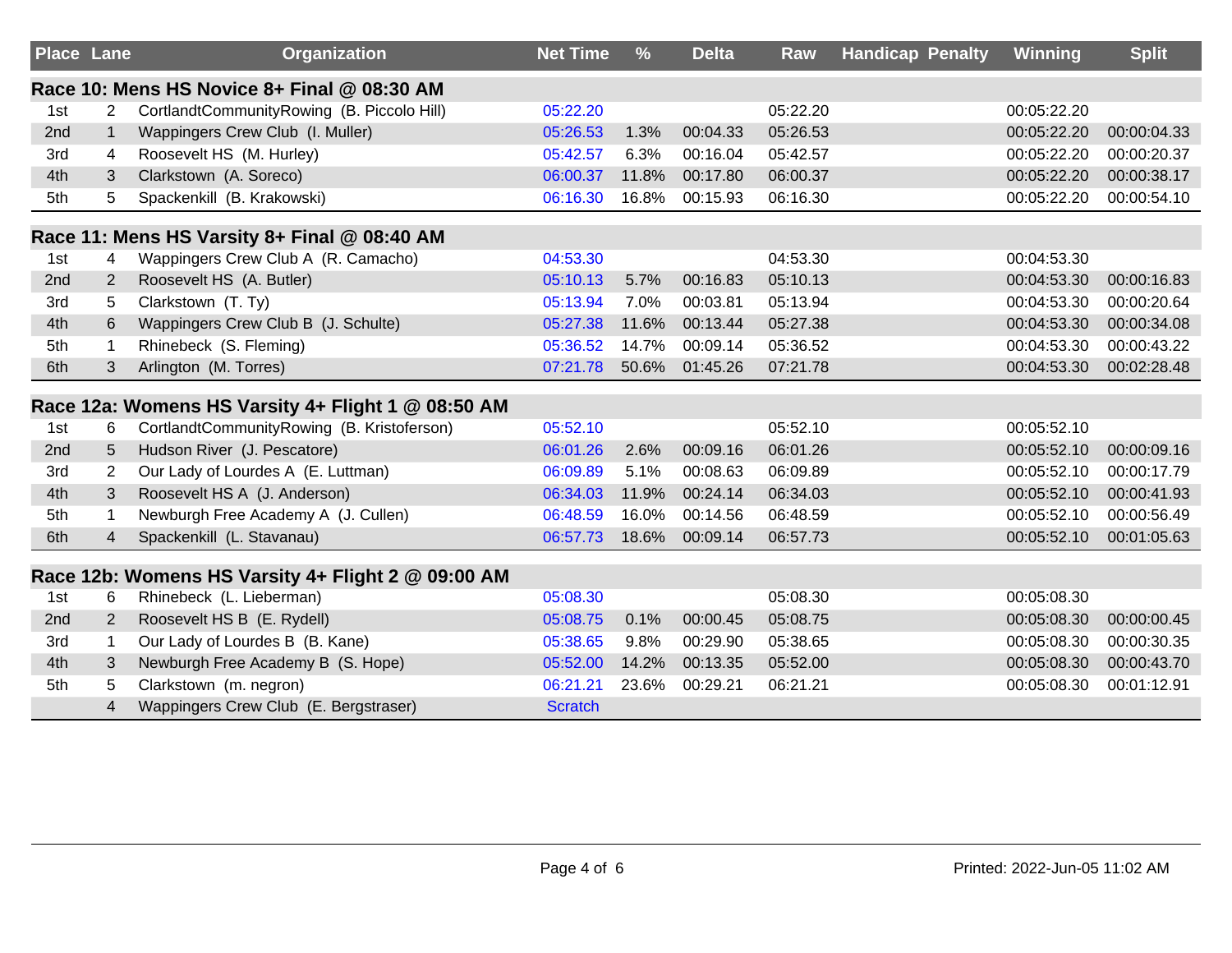| <b>Place Lane</b> |                | Organization                                         | <b>Net Time</b> | $\frac{9}{6}$ | <b>Delta</b> | Raw      | <b>Handicap Penalty</b> | Winning     | <b>Split</b> |
|-------------------|----------------|------------------------------------------------------|-----------------|---------------|--------------|----------|-------------------------|-------------|--------------|
|                   |                | Race 13: Mixed Masters 8+ Final @ 09:10 AM           |                 |               |              |          |                         |             |              |
| 1st               | 4              | Hudson River/Spackenkill [Composite] C (K. Beichert) | 04:57.50        |               |              | 04:57.50 |                         | 00:04:57.50 |              |
| 2nd               | 3              | Mid Hudson RA (E. Knodel)                            | 05:30.41        | 11.1%         | 00:32.91     | 05:30.41 |                         | 00:04:57.50 | 00:00:32.91  |
| 3rd               | 5              | Hudson River A (A. Magee)                            | 06:03.56        | 22.2%         | 00:33.15     | 06:03.56 |                         | 00:04:57.50 | 00:01:06.06  |
|                   | $\overline{2}$ | Hudson River B (M. McGrath)                          | <b>Scratch</b>  |               |              |          |                         |             |              |
|                   |                | Race 14a: Mixed HS Varsity 8+ Flight 1 @ 09:20 AM    |                 |               |              |          |                         |             |              |
| 1st               | 1              | Wappingers Crew Club A (O. Nguyen)                   | 04:49.40        |               |              | 04:49.40 |                         | 00:04:49.40 |              |
| 2nd               | 3              | Rhinebeck (E. Bozenski)                              | 05:11.20        | 7.5%          | 00:21.80     | 05:11.20 |                         | 00:04:49.40 | 00:00:21.80  |
| 3rd               | 5              | CortlandtCommunityRowing (M. Creighton)              | 05:12.33        | 7.9%          | 00:01.13     | 05:12.33 |                         | 00:04:49.40 | 00:00:22.93  |
| 4th               | 2              | Wappingers Crew Club B (P. Newhard)                  | 05:45.56        | 19.4%         | 00:33.23     | 05:45.56 |                         | 00:04:49.40 | 00:00:56.16  |
| 5th               | 4              | Wappingers Crew Club D (C. Bagdonas)                 | 06:05.57        | 26.3%         | 00:20.01     | 06:05.57 |                         | 00:04:49.40 | 00:01:16.17  |
|                   |                | Race 14b: Mixed HS Varsity 8+ Flight 2 @ 09:30 AM    |                 |               |              |          |                         |             |              |
| 1st               | 2              | Wappingers Crew Club E (A. Mojica)                   | 04:15.30        |               |              | 04:15.30 |                         | 00:04:15.30 |              |
| 2nd               | 3              | Wappingers Crew Club C (J. Schulte)                  | 04:18.73        | 1.3%          | 00:03.43     | 04:18.73 |                         | 00:04:15.30 | 00:00:03.43  |
| 3rd               | 4              | Roosevelt HS (K. Bove)                               | 04:19.95        | 1.8%          | 00:01.22     | 04:19.95 |                         | 00:04:15.30 | 00:00:04.65  |
|                   | 5              | Our Lady of Lourdes (E. Luttman)                     | <b>Scratch</b>  |               |              |          |                         |             |              |
|                   |                | Race 16: Womens Masters 8+ Final @ 09:40 AM          |                 |               |              |          |                         |             |              |
| 1st               | 4              | Roosevelt HS (G. Beckmann)                           | 05:06.40        |               |              | 05:06.40 |                         | 00:05:06.40 |              |
| 2nd               | 5              | Mid Hudson RA (E. Knodel)                            | 05:11.06        | 1.5%          | 00:04.66     | 05:11.06 |                         | 00:05:06.40 | 00:00:04.66  |
| 3rd               | 3              | CortlandtCommunityRowing (N. Woodard)                | 06:11.06        | 21.1%         | 01:00.00     | 06:11.06 |                         | 00:05:06.40 | 00:01:04.66  |
|                   |                | Race 15a: Mixed Open 4+ Flight 1 @ 09:50 AM          |                 |               |              |          |                         |             |              |
| 1st               | 4              | Wappingers Crew Club B (O. Nguyen)                   | 04:22.40        |               |              | 04:22.40 |                         | 00:04:22.40 |              |
| 2nd               | 5              | CortlandtCommunityRowing A (M. Creighton)            | 04:29.51        | 2.7%          | 00:07.11     | 04:29.51 |                         | 00:04:22.40 | 00:00:07.11  |
| 3rd               | 3              | Wappingers Crew Club A (J. Miller)                   | 04:40.72        | 7.0%          | 00:11.21     | 04:40.72 |                         | 00:04:22.40 | 00:00:18.32  |
| 4th               | $\overline{2}$ | Hudson River A (R. Humphrey)                         | 04:48.42        | 9.9%          | 00:07.70     | 04:48.42 |                         | 00:04:22.40 | 00:00:26.02  |
| 5th               |                | Spackenkill (R. Blachman)                            | 05:42.18        | 30.4%         | 00:53.76     | 05:42.18 |                         | 00:04:22.40 | 00:01:19.78  |